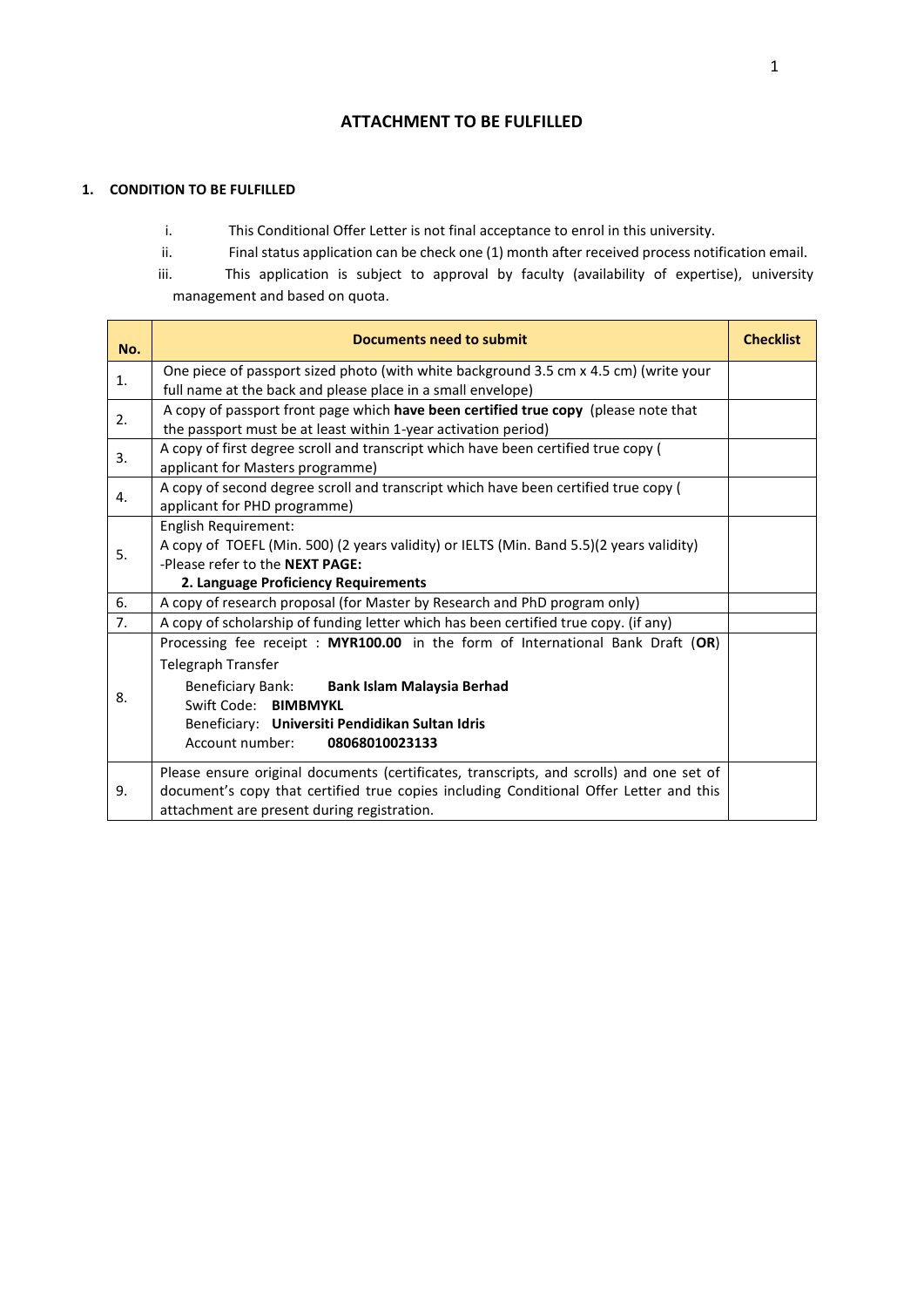#### **2. LANGUAGE PROFICIENCY REQUIREMENTS**

| <b>English Requirement</b>                                     | Min. Score      | <b>Validity</b> |
|----------------------------------------------------------------|-----------------|-----------------|
| TOEFL Internet-based Test (iBT)                                | 61              | 2 Years         |
| TOEFL Paper-based Test (PBT)                                   | 500             | 2 Years         |
| International English Language Testing System (IELTS)          | 5.5             | 2 Years         |
| Common European Framework of Reference for<br>Languages (CEFR) | <b>B2</b>       | 2 Years         |
| Cambridge English: Advanced (CAE)                              | 47              | 2 Years         |
| Cambridge English: Proficiency (CPE)                           | <b>B1 First</b> | 2 Years         |
| Pearson Test of English Academic (PTE Academic)                | 42              | 2 Years         |
| Malaysian University English Test (MUET)                       | <b>Band 3.0</b> | 5 Years         |

#### a. Provide any of the followings:

**Or,** 

#### b**. Medium of Instruction Letter -** If graduated **ONLY** from **Malaysia local universities** please

attached **Medium of Instruction Letter** from the former University stated that "**The medium of instruction is in English Language**."

c. The candidates who are sending Medium of Instruction Letter others then Malaysian Local University are **compulsory to:**

- **i. Submit the IELTS (Min. Band 4.0) or TOEFL (min. 400); OR**
- **ii. Sit English Placement Test (EPT) AND English Language Proficiency Course (ELPC)**. English Language Proficiency Course (ELPC):

There are four levels in ELPC. The level will be determined from the placement test result.

| Step 1 | Placement Test (RM100.00)<br><b>COMPULSORY</b>   |                                          |                     |                    |
|--------|--------------------------------------------------|------------------------------------------|---------------------|--------------------|
|        | If RESULT for<br>placement test as per<br>below  | <b>REQUIREMENT</b><br>LEVEL* to be taken | Fee for each level* | <b>Grand Total</b> |
|        | 85-100                                           | 4                                        | RM 2500.00          | RM 2500.00         |
|        | 61-84                                            | <b>4 AND 3</b>                           | RM 5000.00          | RM 5000.00         |
| Step 2 | 31-60                                            | 4, 3 AND 2                               | RM 7500.00          | RM 7000.00         |
|        | $0 - 30$                                         | <b>ALL ABOVE</b>                         | RM 10000.00         | RM 10,000.00       |
| Step 3 | <b>EXIT TEST (RM100.00)</b><br><b>COMPULSORY</b> |                                          |                     |                    |

**\*Please note that the candidate will pay according to the level of ELPC**

- d. **For Non-Arabic Speaker** who apply for Arabic Language, Usuluddin, Islamic Education and Syariah programme compulsory to send as per details:
	- i. The IELTS (min. band 4.0) and sit for Arabic Placement Test (APT) under CLGS with min score 80%.
- e. **For Arabic Speaker** who apply for Arabic Language, Usuluddin, Islamic Education and Syariah programme compulsory to send as per details:
	- **i.** The IELTS (min. band 4.0) or equivalent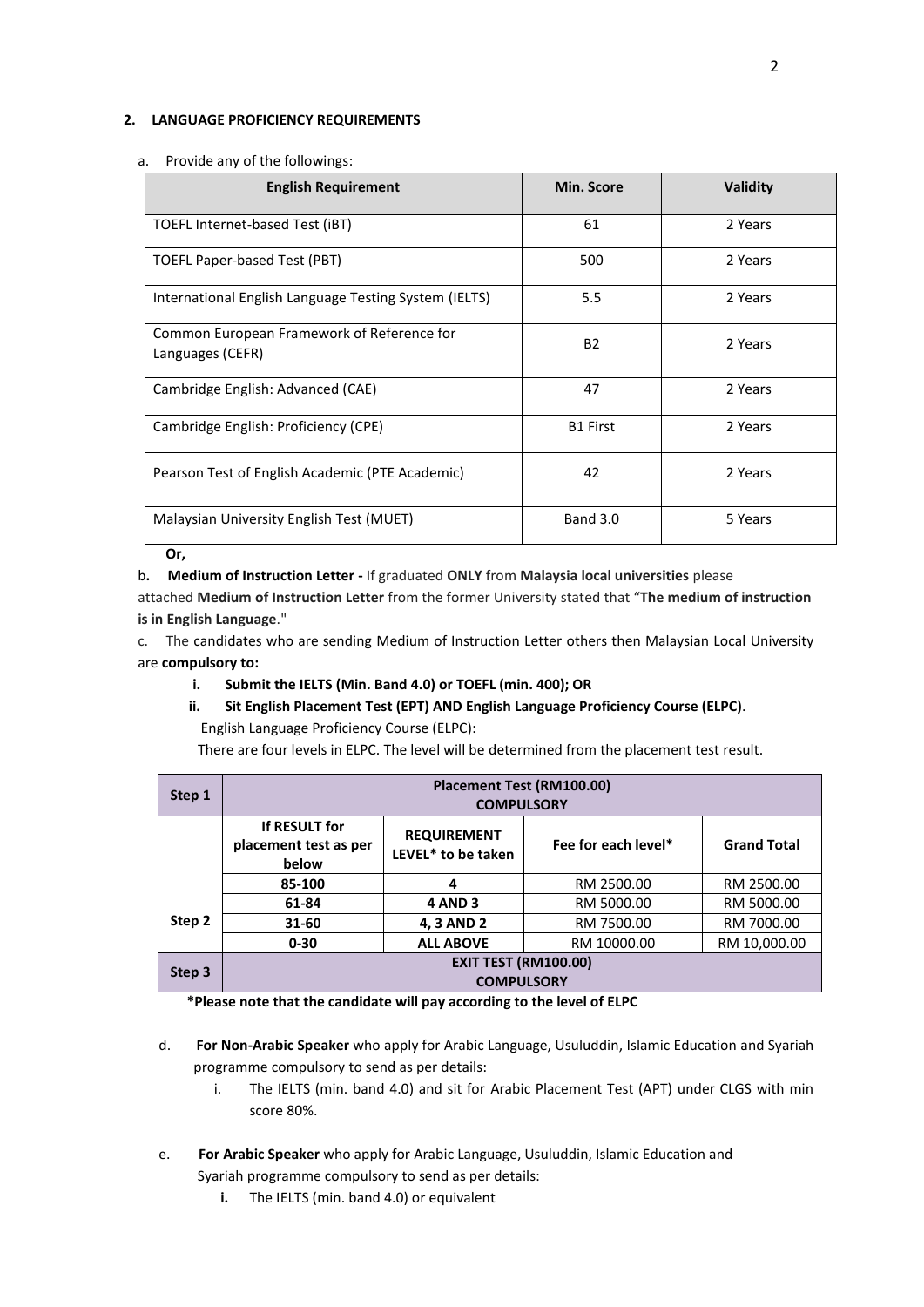# **For any cost and registration related to EPT, ELPC, and APT please contact CLGS:**

### **Centre for Languages and General Studies**

Level 3, Block 5, KSAS Sultan Idris Education University (Sultan Azlan Shah Campus) 35900,Tanjong Malim, Perak Darul Ridzuan Tel :015-4879 7930 Email[: admin@pbmpu.upsi.edu.my](mailto:admin@pbmpu.upsi.edu.my)

### **Mr. Sasigaran Moneyam**

Director Tel: 015-48797931/013-5927710 Email[: sasigaran@pbmpu.upsi.edu.my](mailto:sasigaran@pbmpu.upsi.edu.my)

# **Ms. Nadiah Yan Binti Abdullah**

Deputy Director Tel[: 01548797932](mailto:sasigaran@pbmpu.upsi.edu.my) Email: nadiah\_yan@pbmpu.upsi.edu.my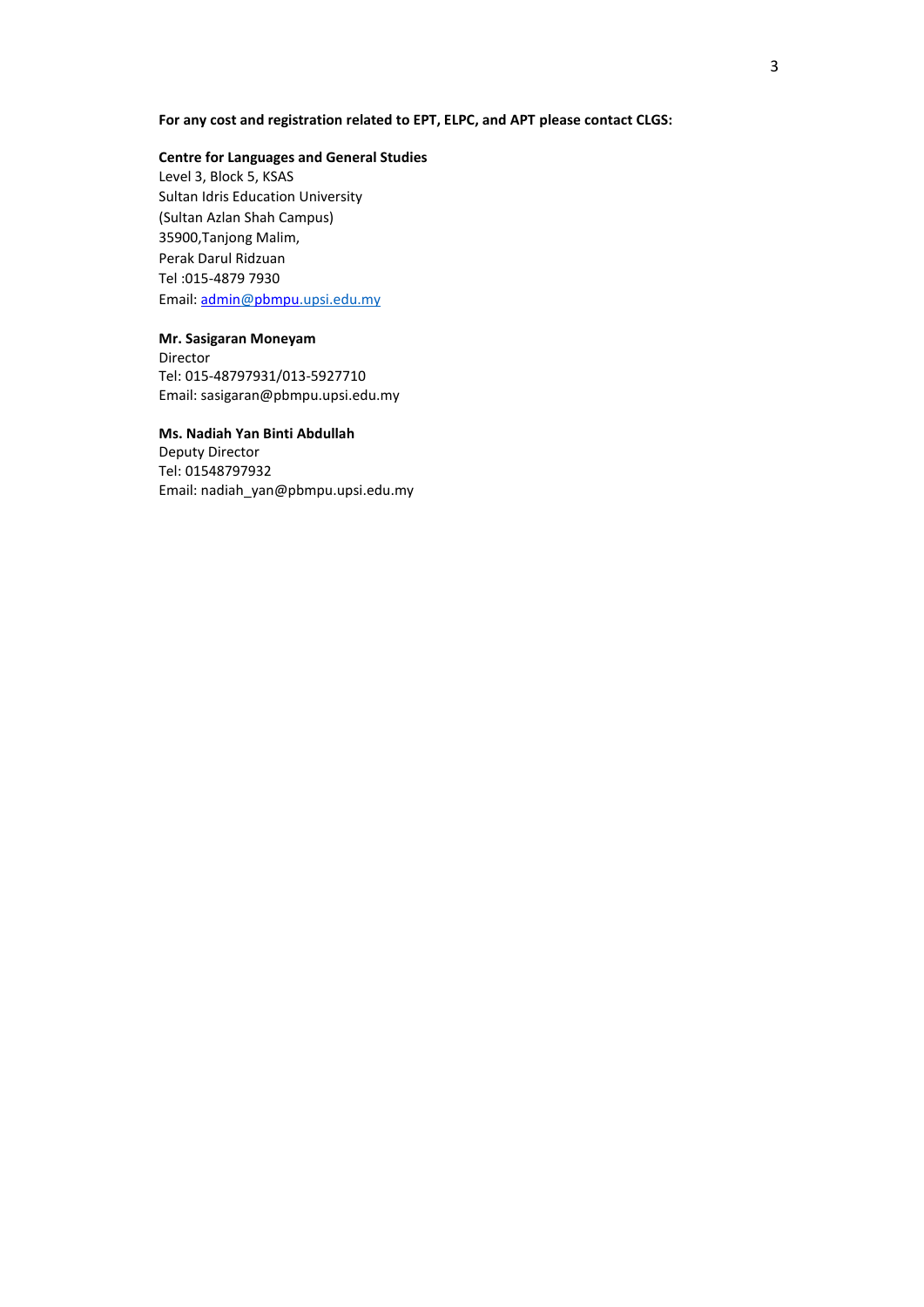# **3. TUITION FEES FOR INTERNATIONAL STUDENTS**

i. These tuition fee is **NOT INCLUDED** for Thesis/ Dissertation Examination Fee, Convocation Fee, lodging, Calling Visa and Student Pass matters and Personal Bond. Personal Bond are created to protect the institution from undesirable matters especially the university and country as general. This Personal Bond will be returned after the students graduated. (Term and Condition apply)

| Semester                                                | Fee Type                              | Science and<br><b>Technical</b> | Non Science and<br><b>Technical</b> | <b>Science Stream</b><br><b>Faculty of Science</b><br>and Mathematics | Remark                                                |
|---------------------------------------------------------|---------------------------------------|---------------------------------|-------------------------------------|-----------------------------------------------------------------------|-------------------------------------------------------|
|                                                         | <b>Administration Fee</b>             |                                 |                                     |                                                                       |                                                       |
|                                                         | Registration and                      |                                 |                                     |                                                                       |                                                       |
| Semester 1                                              | <b>Orientation Fee</b>                | RM 10, 805.00                   | RM 10, 445.00                       | RM 12, 405.00                                                         | Payable before or during                              |
|                                                         | Semester Fee                          |                                 |                                     |                                                                       | registration                                          |
|                                                         | <b>Personal Bond</b><br>(RM 2,000.00) |                                 |                                     |                                                                       |                                                       |
| Semester 2                                              | Semester Fee                          | RM 7, 275.00                    | RM 6, 915.00                        | RM 8, 875.00                                                          | Payable two (2) weeks before<br>new semester commence |
| Semester 3                                              | Semester Fee                          | RM 7, 275.00                    | RM 6, 915.00                        | RM 8, 875.00                                                          | Payable two (2) weeks before<br>new semester commence |
| Semester 4                                              | Semester Fee                          | RM 7, 275.00                    | RM 6, 915.00                        | RM 8, 875.00                                                          | Payable two (2) weeks before<br>new semester commence |
| Semester 5<br>and<br>subsequent<br>semester             | Semester Fee                          | RM 2, 480.00                    | RM 2, 220.00                        | RM 4,080.00                                                           | Payable two (2) weeks before<br>new semester commence |
| *Grand Total                                            |                                       | RM 30,630.00                    | RM 29,190.00                        | RM 37, 030.00                                                         | -                                                     |
| Thesis/ Dissertation Examination Fee<br>(one time only) |                                       | RM 2, 850.00                    | RM 2, 850.00                        | RM 2, 850.00                                                          |                                                       |
| Thesis/Dissertation Re-examination Fee<br>(If any)      |                                       | RM 2, 850.00                    | RM 2, 850.00                        | RM 2, 850.00                                                          |                                                       |
| <b>Convocation Fee</b>                                  |                                       | RM 400.00                       | RM 400.00                           | RM 400.00                                                             |                                                       |

**Doctor of Philosophy**

(Subject to review)

# Remarks:

\*The grand total amount is calculated based on the minimum semester of studies period (4 semester) **WITHOUT** Personal Bond.

| <b>Master Degree</b>                       |                           |                                 |                                     |                                                                       |                                          |
|--------------------------------------------|---------------------------|---------------------------------|-------------------------------------|-----------------------------------------------------------------------|------------------------------------------|
| Semester                                   | Fee Type                  | Science and<br><b>Technical</b> | Non Science and<br><b>Technical</b> | <b>Science Stream</b><br><b>Faculty of Science</b><br>and Mathematics | Remark                                   |
|                                            | <b>Administration Fee</b> | RM 8, 240.00                    | RM 7, 913.30                        | RM 9,240.00                                                           | Payable before or during<br>registration |
|                                            | Registration and          |                                 |                                     |                                                                       |                                          |
| Semester 1                                 | <b>Orientation Fee</b>    |                                 |                                     |                                                                       |                                          |
|                                            | Semester Fee              |                                 |                                     |                                                                       |                                          |
|                                            | <b>Personal Bond</b>      |                                 |                                     |                                                                       |                                          |
|                                            | (RM 2, 000.00)            |                                 |                                     |                                                                       |                                          |
| Semester 2                                 | Semester Fee              | RM 4, 710.00                    | RM 4, 383.30                        | RM 5, 710.00                                                          | Payable two (2) weeks before             |
|                                            |                           |                                 |                                     |                                                                       | new semester commence                    |
| Semester 3                                 | Semester Fee              | RM 4, 710.00                    | RM 4, 383.30                        | RM 5, 710.00                                                          | Payable two (2) weeks before             |
|                                            |                           |                                 |                                     |                                                                       | new semester commence                    |
| Semester 4 and                             | Semester Fee              | RM 2, 480.00                    | RM 2, 220.00                        | RM 3, 480.00                                                          | Payable two (2) weeks before             |
| subsequent semester                        |                           |                                 |                                     |                                                                       | new semester commence                    |
| *Grand Total                               |                           | RM 15, 660.00                   | RM 14, 680.00                       | RM 18, 660.00                                                         |                                          |
| **Thesis/ Dissertation Examination Fee     |                           | RM 1, 200.00                    | RM 1, 200.00                        | RM 1, 200.00                                                          |                                          |
| (one time only)                            |                           |                                 |                                     |                                                                       |                                          |
| Thesis/Dissertation Re-examination Fee (If |                           | RM 1, 200.00                    | RM 1, 200.00                        | RM 1, 200.00                                                          |                                          |
| any)                                       |                           |                                 |                                     |                                                                       |                                          |
| <b>Convocation Fee</b>                     |                           | RM 400.00                       | RM 400.00                           | RM 400.00                                                             |                                          |

Remarks:

### (Subject to review)

\*The grand total amount is calculated based on the minimum semester of studies period (3 semester) **WITHOUT** Personal Bond.

**\*\***For Master by Research and Mixed Mode only.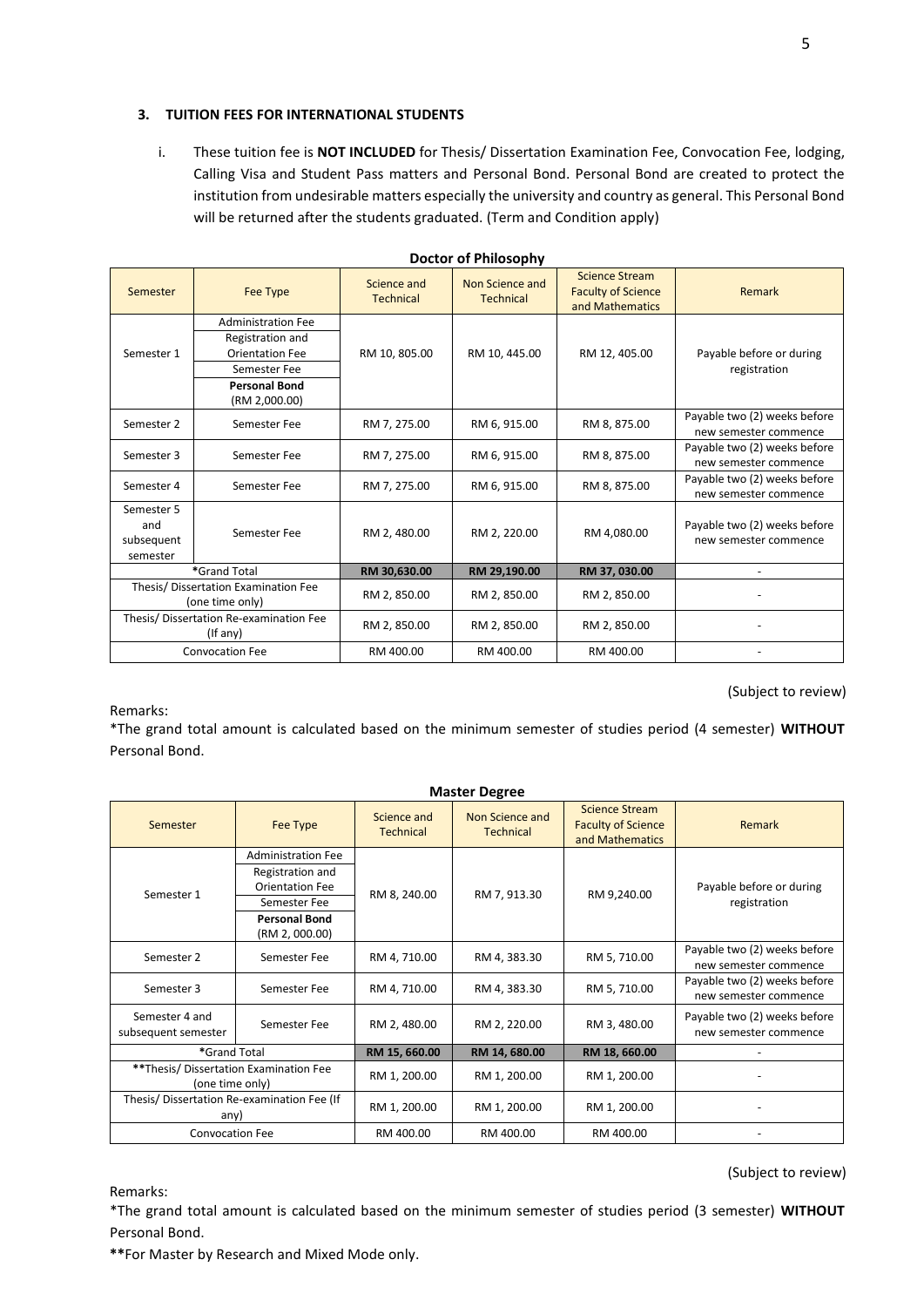### ii. **Methods of Payment**

Please ensure that the fees are paid before **OR** during registration day. You may pay through Telegraph Transfer **OR** International Bank Draft **OR Bursary Department, UPSI**. Details as per below:

> Beneficiary Bank: **Bank Islam Malaysia Berhad** Swift Code: **BIMBMYKL** Beneficiary: **Universiti Pendidikan Sultan Idris** Account number: **08068010023133**

| <b>Science and Technical</b>                               | <b>Non-Science and Technical</b>   | <b>Science Stream</b>                     |
|------------------------------------------------------------|------------------------------------|-------------------------------------------|
| Faculty of Sports Science and                              | Faculty of Education and Human     |                                           |
| Coaching (FSSK)                                            | Development (FPPM)                 |                                           |
| <b>Faculty of Technical and Vocational</b>                 | Faculty of Languages and           |                                           |
| (FPTV)                                                     | <b>Communication (FBK)</b>         |                                           |
|                                                            |                                    |                                           |
| Faculty of Art, Computing and<br>Creative Industry (FSKIK) | Faculty of Human Science (FSK)     |                                           |
| <b>Faculty of Music and Performing</b>                     | Faculty of Economic and            |                                           |
| Art (FMSP)                                                 | Management (FPE)                   |                                           |
|                                                            | Civilization Malay Institute (IPM) |                                           |
|                                                            | National Child Development         |                                           |
|                                                            | Research Centre (NCDRC)            |                                           |
| Faculty of Science and                                     | Faculty of Science and             | <b>Faculty of Science and Mathematics</b> |
| Mathematics (FSM)                                          | Mathematics                        |                                           |
|                                                            |                                    | <b>Doctor of Philosophy</b>               |
| <b>Doctor of Philosophy</b>                                | <b>Doctor of Philosophy</b>        | PT119 - Biology                           |
| PT31 - Physics Education                                   | PT123 - Mathematics                | PT121 - Chemistry                         |
| PT32 - Chemistry Education                                 | PT124 - Statistic                  | PT122 - Physics                           |
| PT33 - Biology Education                                   | PT125 - Applied Mathematics        | PT54 - Environmental Biotechnology        |
|                                                            | PT34 - Mathematics Education       |                                           |
|                                                            | PT56 - Applied Statistics          |                                           |
| <b>Master</b>                                              | <b>Master</b>                      | <b>Master</b>                             |
| <b>Master of Education</b>                                 | <b>Master of Education</b>         | <b>Master of Sciences</b>                 |
| MT31 - Physics                                             | MT34 - Mathematics                 | MT119 - Biology                           |
| MT32 - Chemistry                                           |                                    | MT121 - Chemistry                         |
| MT33 - Biology                                             | <b>Master of Sciences</b>          | MT122 - Physics                           |
|                                                            | MT123 - Mathematics                | MT64 - Environmental Biotechnology        |
|                                                            | MT125 - Applied Mathematics        | MT65 - Biological Sensor                  |
|                                                            | MT126 - Statistics                 | MT66 - Toxicology                         |
|                                                            | MT71 - Applied Statistics          | MT67 - Analytical Chemistry               |
|                                                            |                                    | MT68 - Natural Products                   |
|                                                            |                                    | MT69 - Advanced Material                  |
|                                                            |                                    | MT73 - Instrumentations                   |
|                                                            |                                    | MT75 - Material Physics                   |
|                                                            |                                    | MT76 - Renewable Energy                   |

Subject to review

After you made your payment, please send us the receipt of payment through email to [ukpk@bendahari.upsi.edu.my](mailto:ukpk@bendahari.upsi.edu.my) and do send the carbon copy (cc) email to [admission.ips@upsi.edu.my](mailto:admission.ips@upsi.edu.my) for our references.

Candidates need to pay the whole **Semester 1** fees as stated above. If candidates failed to do so, IGS will not register the candidates.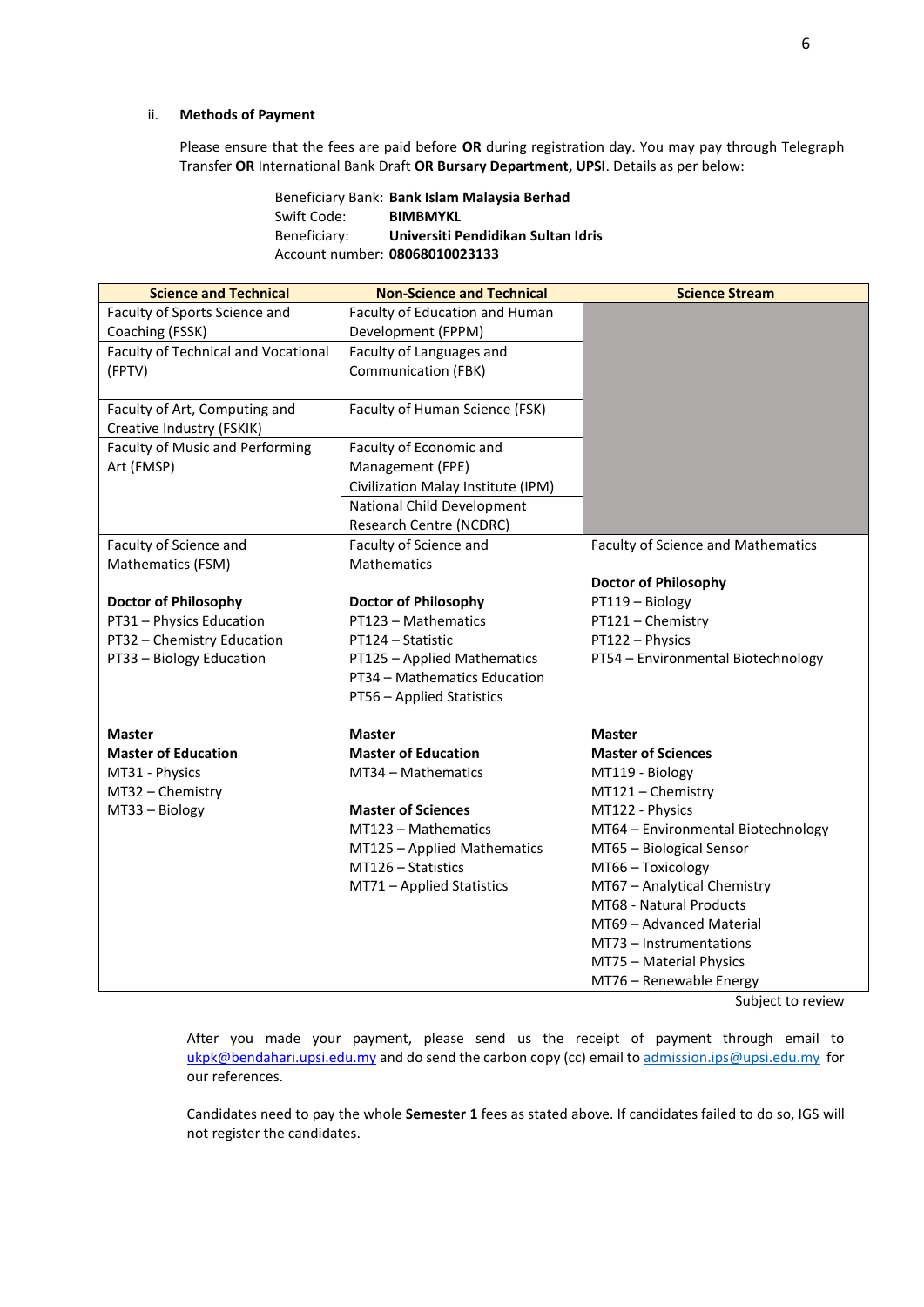### **4. CALLING VISA**

a. Calling Visa checklist for new students

|                         | APPLICATION FOR CALLING VISA (VDR) FOR NEW STUDENT- EMGS                                                   |  |  |  |
|-------------------------|------------------------------------------------------------------------------------------------------------|--|--|--|
| NO.                     | <b>Document Required for New Application</b>                                                               |  |  |  |
| $\mathbf{1}$            | A copy of offer letter (Note: Conditional offer letter is only accepted from Green Lane institutions)      |  |  |  |
| $\overline{2}$          | 2 passport size photograph with WHITE background (35mm x 45mm) WITH FACE & SHOULDER FACING                 |  |  |  |
|                         | <b>FORWARD. (JPEG FILE ONLY)</b>                                                                           |  |  |  |
| $\overline{\mathbf{3}}$ | An acceptance letter (Please indicate the nearest Malaysian Embassy/Consulate office)                      |  |  |  |
| 4                       | <b>Student Passport Copy:</b>                                                                              |  |  |  |
|                         | 1. Passport data page (bio-data page)                                                                      |  |  |  |
|                         | 2. All pages with Visa information                                                                         |  |  |  |
|                         | <b>3.</b> Observation page (showing any extensions, clarifications of name, and previous passport numbers) |  |  |  |
|                         | 4. Recommended passport validity duration is 18 months                                                     |  |  |  |
|                         | 5. Special Pass or Exit Stamp (if applicable)                                                              |  |  |  |
| 5                       | A copy of the Academic Transcripts and relevant certificates                                               |  |  |  |
| 6                       | <b>Health Declaration Form for Applicants</b>                                                              |  |  |  |
| $\overline{7}$          | No-Objection Certificate (NOC) or Letter or Eligibility (LOE) if the student is                            |  |  |  |
|                         | from Sudan and Iran respectively. The document should be applied for by the institution from the           |  |  |  |
|                         | respective Embassy in Kuala Lumpur.                                                                        |  |  |  |

# **\*\*All documents need to be send by softcopy and MUST BE in PDF FILE scanned using SCANNER, not captured by using camera or mobile phone**

### **\*\*\* ONLY Passport Photo can be in JPEG format**

#### **FRIENDLY REMINDER**

**Note 1**: Please be informed that students are required to remain in their country of origin while the Calling Visa application is being processed by the Education Malaysia Global Service (EMGS) and the Malaysian Immigration Department.

**Note 2**: Upon approval from Malaysian Immigration Department, International Affairs Division (IAD) will courier/email the Visa Approval Letter (VAL) to the applicant. Please obtain the Visa on Arrival @ Single Entry Visa at the nearest Malaysian Embassy/ Consulate Office in your origin/ home country by providing the VAL. **Note 3**: Please be informed that the **Calling Visa (VDR) for new student** application will be processed and **completed after at least 2 months/ within 3 months.**

- b. Medical Check-up Form (refer to the next pages)
- c. Acceptance Letter (refer to the next pages)

### **All documents must submit to the IMC (Visa Unit) email: upsiemgs@upsi.edu.my**

### **Applicants are allowed to apply the Visa for their own and check the visa process on this website: [www.educationmalaysia.gov.my](http://www.educationmalaysia.gov.my/)**

#### Note:

- Please inform the International and Mobility Centre at least (2) weeks before arrival date. For pick-up service, please note that only candidate who has the Single Entry Visa, able to request for this service. (Term and Condition apply).
- Any related cost for Calling Visa, the candidate must pay by their own.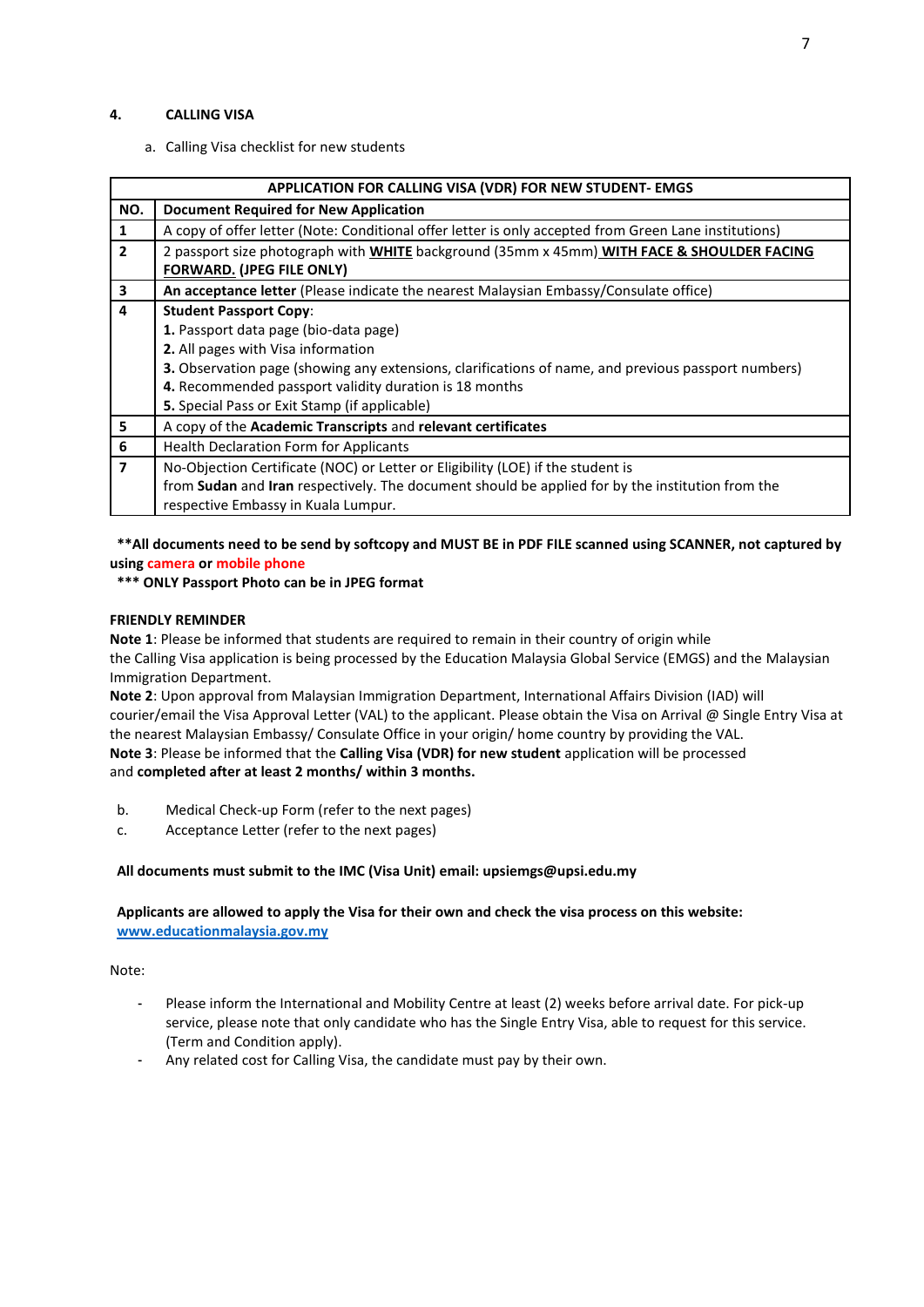### **CALLING VISA APPLICATION**

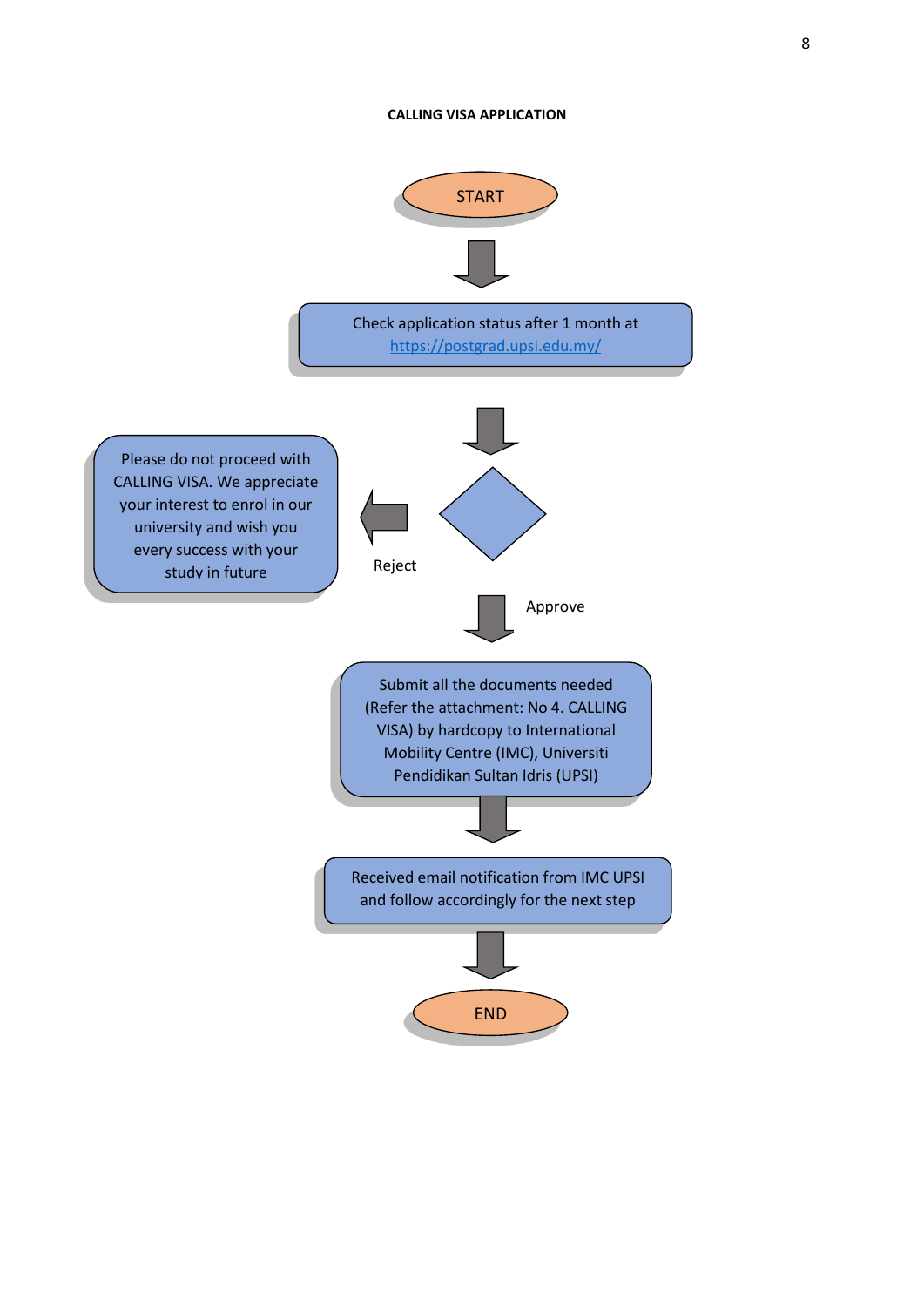# **5. LODGING**

About the lodging you have to deal by yourself. We do not provide it. However, hereby the details that you may contact the respective person in charge for further assistance.

### a. **Residential College: Aminuddin Baki College**

The College is located in the Proton City campus, which is about 12 km away from Tanjong Malim town. Every semester, it accommodates about 1500 students. 40 apartments in this College are allocated for international students. It has various facilities such as a cyber café, a recreational area and activity rooms. Transportation from **Aminuddin Baki College** to university is been provided.

Rate for one semester Double : RM1950.00 / room / head (with air condition)

For reservations, contact: Tel : +05 458 1252/ 1253 Fax : 05-4581253 Email: [kab@upsi.edu.my](mailto:kab@upsi.edu.my) Any reservation must be submitted at least 7 working working. (All fees is Subject to be review)

#### **b. Rental Room: Taman Bahtera**

Located 5 minutes away from Sultan Abdul Jalil Shah Campus. Transportation from Taman Bahtera to university is been provided. 3 Room in 1 House.

Rate for one day Room : RM60.00 (with air condition) House : RM180.00 (with air condition) **Full house rented need to be pay even stay for one (1) person only.**

Rate for one month

\*Room: RM380.00 (with air condition) \*\*House: RM1140.00 (with air condition) **Full house rented need to be pay even stay for one (1) person only.**

For reservations;

Contact persons: Ms. Ros Tel: [+605-459 5002](tel:+60%205-459%205002) Fax: [+605-459 7906](tel:+60%205-459%207906) Email: [goldiumproperty@gmail.com](mailto:goldiumproperty@gmail.com) (All fees is Subject to be review)

- c. Suggested Hotel:
	- i. Sri Malim Hotel No 47-48,Jalan U1, Taman Universiti, 35900 Tanjong Malim, Perak Malaysia Tel: +605-459 9333 Fax: +605-459 9333

# ii. Taman U Hotel No 8, Jalan U1,Taman Universiti, 35900 Tanjong Malim, Perak, Malaysia Tel: +605-458 2273